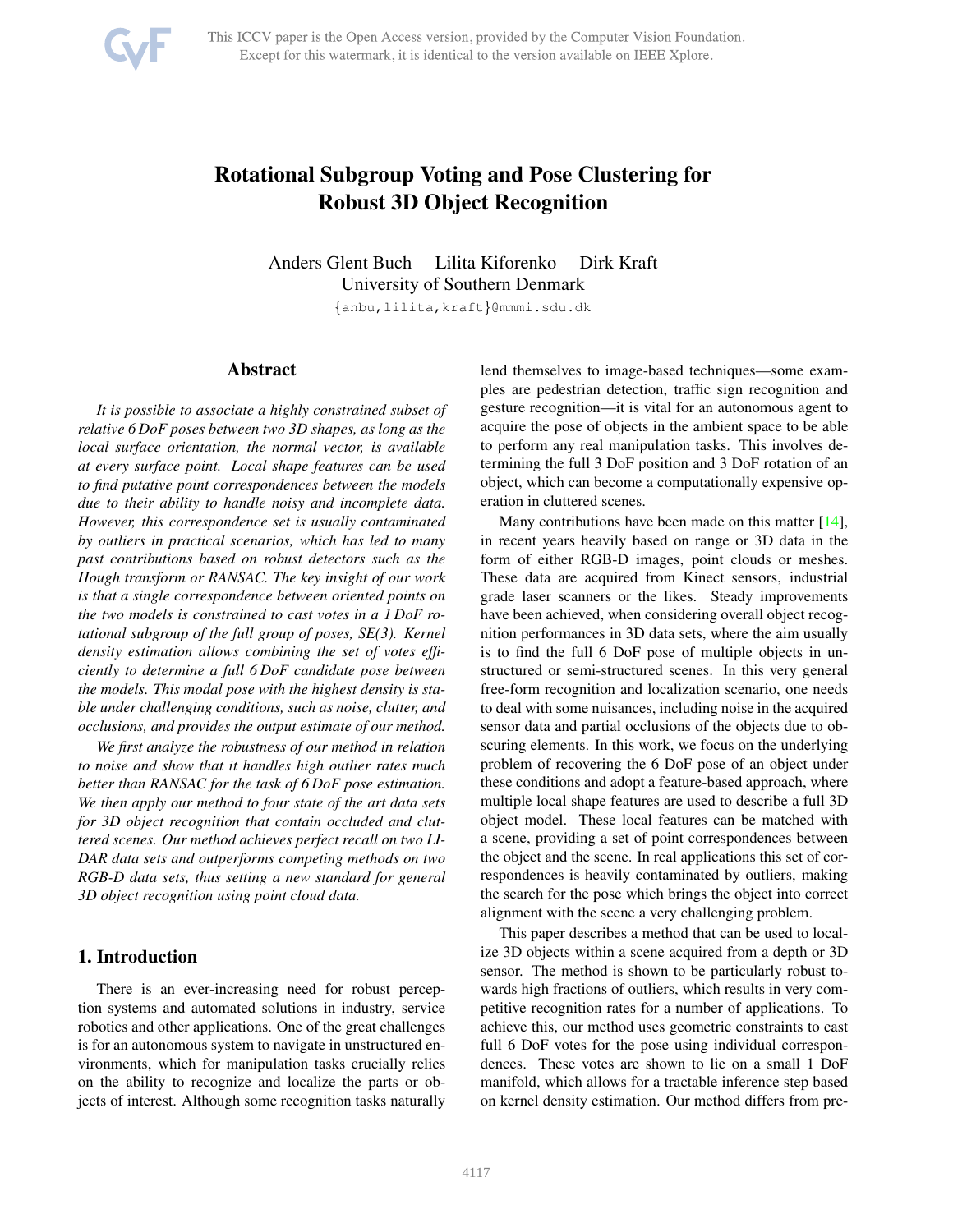<span id="page-1-2"></span>vious methods since these usually require two [\[11\]](#page-8-1), three [\[1\]](#page-8-2) or more correspondences to compute pose candidates, making the sampling process much more expensive. Our method uses single correpondences to vote for a set of candidate poses and delays the determination of the correct pose to a subsequent clustering process. We tested our method on two well-known free-form object recognition data sets and two recent RGB-D data set. In all cases, our method outperforms competing methods.

This paper is structured as follows. In Sect. [2](#page-1-0) we provide an overview of related work within the field of object recognition and pose estimation in 3D data. Sect. [3](#page-1-1) gives the details of our algorithm and in Sect. [4](#page-4-0) we explain how our algorithm is used in a 3D object recognition and pose estimation pipeline. In Sect. [5](#page-5-0) we present experimental re-sults and in Sect. [6](#page-7-0) we conclude on our findings.

## <span id="page-1-0"></span>2. Related work

Object recognition and pose estimation in 3D data has been an active research area for more than two decades. Early works include  $[8, 18]$  $[8, 18]$ , from which the well-known Spin Images used local shape descriptors and correspondence grouping for recognizing objects in range images. In the years that followed, several variations of local shape de-scriptors appeared. In [\[13\]](#page-8-5) a local 3D shape context descriptor was used for matching segmented point cloud models. Similarly, in [\[6\]](#page-8-6) a set of local descriptors were used to recognize shapes in scenes with no or limited amounts of clutter. A more elaborate system for both 3D object modeling and recognition in cluttered scenes was presented in [\[20\]](#page-8-7). Recognition was performed using randomly sampled point pairs for which an area-based descriptor was computed. The use of point pairs eased the process of computing a relative pose between the object and scene models but came at an increased computational cost. Progress in these cluttered scenarios continued, with other methods, *e.g*. [\[26\]](#page-8-8), using RANSAC [\[12\]](#page-8-9) for robust pose estimation, and [\[2\]](#page-8-10) using a tree search through the set of possible correspondences. In an influential work  $[11]$ , the use of point pairs was revisited, but now with a simpler and computationally cheaper feature and a fast pose estimation algorithm using a variant of geometric hashing. The method was further developed in several later works, including [\[4,](#page-8-11) [10,](#page-8-12) [17\]](#page-8-13). The development of local shape features continued for a considerable variation of applications such as mesh based keypoint detection and description [\[30\]](#page-8-14) point cloud based registration [\[25\]](#page-8-15) and of course recognition and pose estimation [\[15\]](#page-8-16).

A very different class of methods rely on 2.5D data, *e.g*. from RGB-D sensors. The best-known method is arguably LINEMOD [\[16\]](#page-8-17), which allowed for real-time matching of thousands of object templates in RGB-D data. Many competing methods using template-based approaches were introduced afterward, including [\[5,](#page-8-18) [23,](#page-8-19) [27\]](#page-8-20) and most recently [\[9,](#page-8-21) [19,](#page-8-22) [29\]](#page-8-23). The last three achieved very high detection rates by learning an intermediate feature layer with either convolutional or autoencoder neural networks.

Our method bears similarities with the 3D Hough voting of [\[28\]](#page-8-24), which computed full rotation frames at each feature and used the feature correspondences to cast votes for the 3 DoF translation component of the pose. Although a full rotation can also be computed for each vote, the authors instead performed the mode finding in the reduced 3 DoF Hough space and used RANSAC [\[12\]](#page-8-9) to find the rotation. In contrast, our method casts multiple full 6 DoF votes for each feature correspondence, and we use a branch and bound search strategy on the actual pose samples to find peaks. The method that we use for computing the individual pose votes is in principle similar to that of the point pair features [\[11\]](#page-8-1). In this work randomly sampled oriented point pairs were matched and pose clustering was performed by binning in a low-dimensional pose space. However, while this method used individual point pair correspondences to compute a single pose vote, our method computes a constant number of pose votes for a single point correspondence and delays the inference of the modal pose to the subsequent clustering stage. This difference reduces the complexity of our sampling stage from quadratic to linear.

Finally, some recent methods  $[1, 9, 22]$  $[1, 9, 22]$  $[1, 9, 22]$  $[1, 9, 22]$  $[1, 9, 22]$  introduced an additional joint optimization stage. These methods used multiple candidate poses per object and performed a global optimization over the possible combinations of poses to find a configuration of objects that was consistent with the observed scene data. Any pose estimation method, including ours, can in principle be used to provide inputs to these joint optimization frameworks, but the overall performance depends entirely on the ability of the underlying pose estimation algorithms to produce good candidate poses. This ability is the focus of the method presented in this work and the competing methods included in our experiments.

## <span id="page-1-1"></span>3. Method

This section gives the details of our method, which is an algorithm for computing one or more relative 6 DoF poses between one or more 3D object models and a scene. Scene data are usually obtained using a sensor, *e.g*. an RGB-D camera or a laser scanner. In the general case, the challenge is to locate the instance(s) of the object(s) present within the scene, while remaining robust towards inaccuracies (noise), missing data (occlusions) and irrelevant data (cluttering elements). Our algorithm assumes correspondences between surface points on the two models (the object and the scene) are available. We will explain how these correspondences are obtained using local shape features in Sect. [4.](#page-4-0)

Our algorithm is related to the point pair feature (PPF) method [\[11\]](#page-8-1), as it uses surface normals to define local frames. The PPF method uses a large set of point pair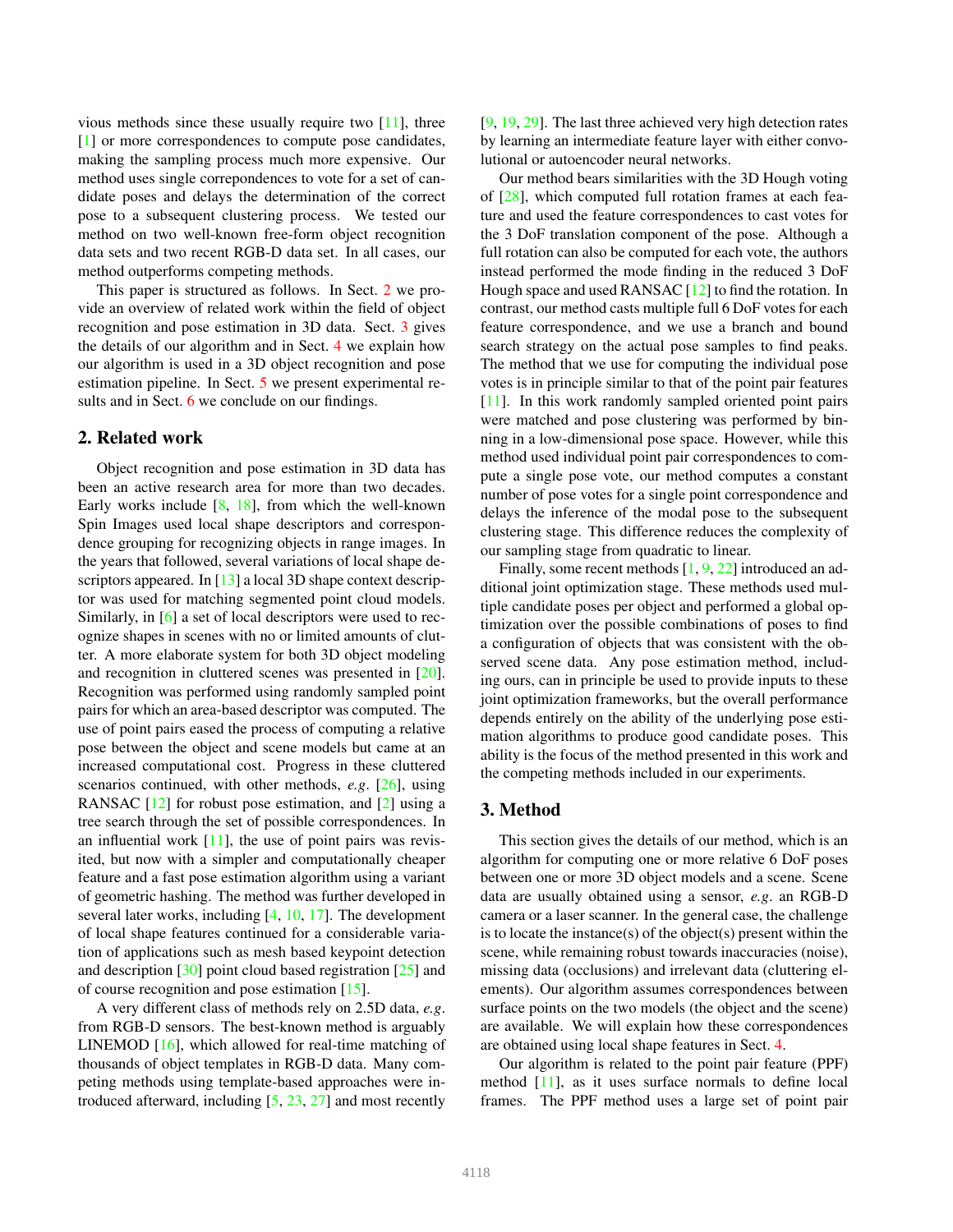<span id="page-2-1"></span><span id="page-2-0"></span>

Figure 1: An example scenario visualizing the pose voting process between the Chicken model and the first scene of the UWA data set used for the first test in Sect. [5.](#page-5-0) Left: two correct (green) and incorrect (red) correspondences are used to show the geometry of our method. The votes (dashed circles) of the correct correspondences cluster near the center of the object instance in the scene (rightmost black dot). Middle: the same scene—now seen from the back—showing all the votes cast for the model center, with each vote colored proportionally to its  $SE(3)$  density estimate (blue is the highest). Right: the final modal pose estimate shown by overlaying the aligned object model in green.

matches between the models to compute full object-relative rotation frames and thereby cast votes for the object pose. Another type of methods [\[15,](#page-8-16) [28\]](#page-8-24) estimates a full local reference frame (LRF) directly at each surface point from the underlying point cloud data. This approach reduces the voting to a linear operation, but results have been suboptimal [\[28\]](#page-8-24), most likely because the estimation of LRF is unstable in noisy and occluded data. Our algorithm lies in between these two approaches. Similar to the LRF method, we require only a linear number of votes, but we avoid the estimation of a potentially unstable LRF. Instead, for each point match, we compute multiple LRFs using the surface point and the center point of the object. The use of the normal orientation significantly limits the number of possible votes for each point, as the votes are constrained to a 1 DoF manifold. The method is formalized in the following sections.

## 3.1. Subgroup voting

We denote an oriented point on the object model as  $(p, n)$ , with p being the point coordinates and n being the 3D normal vector pointing away from the surface. A matched feature from the scene provides a correspondence with an oriented point in the scene, which we denote  $(p', n')$ . In the left part of Fig. [1](#page-2-0) c In matches (green) and incorrect matches<br>  $\overline{P}$  (red) We first compute the scalar projecr δ we show some examples of correct (red). We first compute the scalar projection  $\delta$  of the vector going from the object

center c to the object point  $p$  onto the unit normal  $n$ :

$$
\delta = (p - c) \cdot n \tag{1}
$$

We now start from  $p$  and follow the negative of  $n$  with a distance of  $\delta$ . Then we compute a *radial vector* r going from this point to the center  $c$ :

$$
r = c - (p - \delta n) \tag{2}
$$

t  $\stackrel{\sim}{\rm p}$ ' n' r'  $\mathfrak{g}$  and  $\mathfrak{g}$ At this point we have enough information to cast votes for possible translations of the object center into the scene. Using the matched point  $(p', n')$  we again follow the negative scene normal using the stored projection for the object center, δ. We call this the *radial point*, q:

$$
q = p' - \delta n'
$$
 (3)

The voting for the translation of the object center into the scene proceeds as follows. We start by sampling a random vector orthogonal to  $n'$  and scale it to a length equal to the radial vector  $||r||$ . Denote this vector r', and note that it is an instantiation of the object radial vector  $r$  in the scene.

$$
n'_{\overbrace{p'}^{\overbrace{b'}^{\delta}}}\bigotimes_{t_{30}\setminus\hspace{-0.1cm}b\atop t_{30}\setminus\hspace{-0.1cm}b}
$$

We now choose a tessellation level  $N_r$  and perform incremental rotations of  $r'$  around n' with an angle of  $\theta = 360^{\circ}/N_r$ . Rodrigues' rotation formula can be used to rotate a vector  $(r')$  around another  $(n')$  by a

specified angle  $(\theta)$  and we use it  $N_r$  times to get the *next* instantiation of the radial vector:

$$
r' \leftarrow r' \cos \theta + (n' \times r') \sin \theta + n'(n' \cdot r')(1 - \cos \theta)
$$
  
=  $r' \cos \theta + (n' \times r') \sin \theta$  (4)

In our case,  $n'$  and  $r'$  are always orthogonal, allowing us to eliminate the last term of this equation, as is done in the second line above. For each of the  $N_r$  rotated versions of  $r'$ , we add it to the radial point  $q$  and get a candidate translation t of the center of the object into the scene as follows:

$$
t = q + r'
$$
 (5)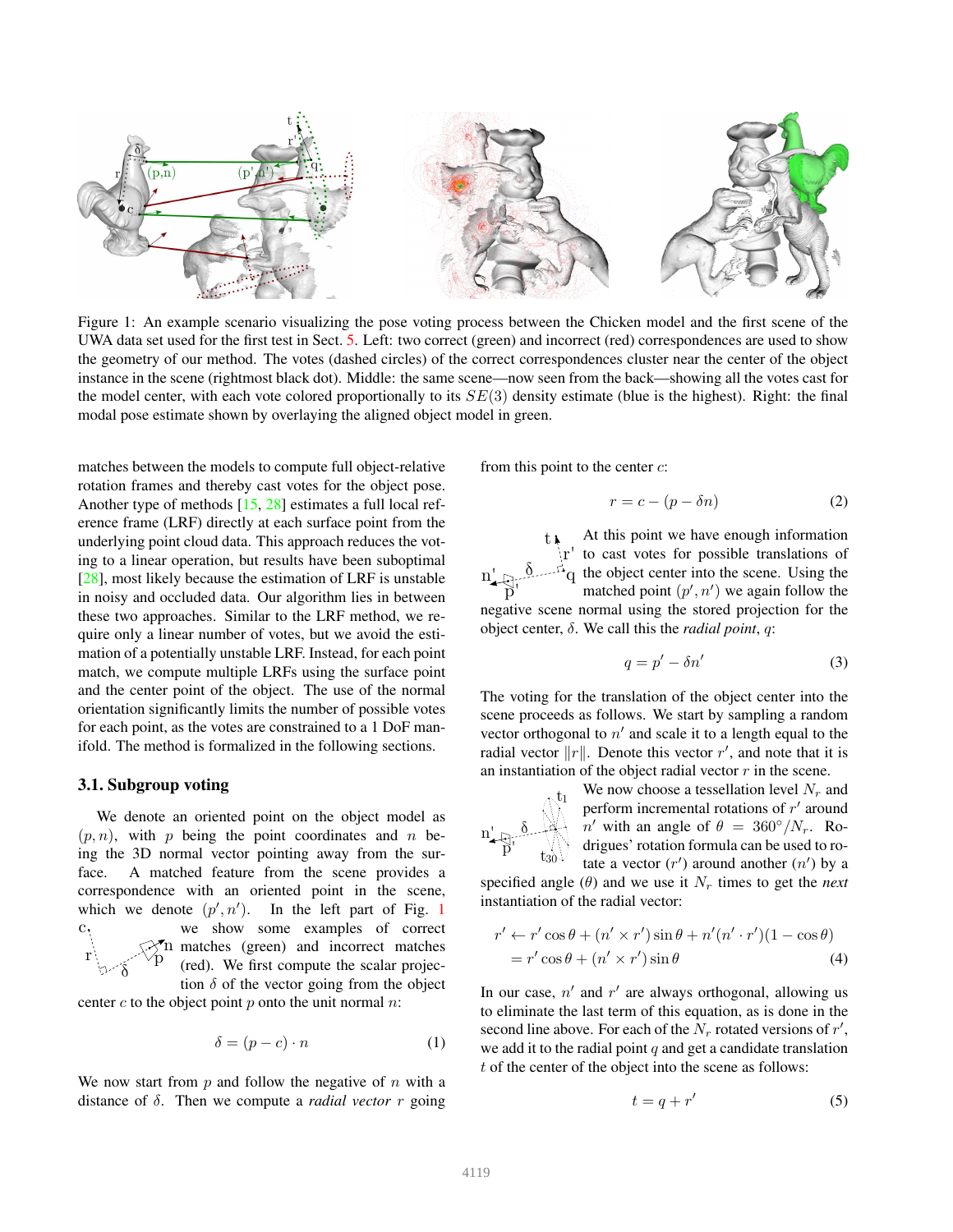<span id="page-3-2"></span>We refer again to Fig. [1](#page-2-0) for a visualization of the different geometric elements described here.

In the final part of our voting scheme, we show how to recover a full 3 DoF relative rotation for each of the  $N_r$  candidate translations t. Looking at Fig. [1,](#page-2-0) it can be observed that all the translation candidates lie on a circle. This is a result of the fact that when the corresponding normal vectors  $n$  and  $n'$ —which both have 2 DoFs are aligned, there is only 1 degree of freedom left to determine. To find this last DoF, we first compute a full 3 DoF rotation frame at the oriented object point  $(p, n)$  and do the same for the  $N_r$  tessellation points in the scene.



x y z

 $\frac{z}{n}$  structed by setting the third column of the  $\frac{z}{n}$  rotation frame equal to the normal vector On the object side, this frame is conrotation frame equal to the normal vector  $n.$  The radial vector  $r$  is always orthogonal

to n, and we set the first column to this vector normalized. The final vector making up a full rotation frame for the feature point is computed using the cross product. We thus get a 3-by-3 rotation matrix  $R_r$  as follows:

$$
R_r = \begin{bmatrix} \frac{r}{\|r\|} & n \times \frac{r}{\|r\|} & n \end{bmatrix}
$$
 (6)

t r' for the scene to get  $N_r$ <br>  $\delta$  and  $\epsilon$  candidate rotation frames  $R_{r'}$  as follows: The same operation is applied to the  $N_r$  rocandidate rotation frames  $R_{r'}$  as follows:

$$
R_{r'} = \begin{bmatrix} \frac{r'}{||r'||} & n' \times \frac{r'}{||r'||} & n' \end{bmatrix} \quad (7)
$$

Finally, the candidate relative rotation  $R$  for aligning the object with the scene is given as follows:

$$
R = R_{r'}^\top \cdot R_r \tag{8}
$$



To summarize, we now have  $N_r$  3 DoF rotations  $R$  and 3 DoF translations  $t$ . Putting each of these together in a 4-by-4 transformation matrix  $T$  gives us  $N_r$  pose candidates:

$$
T = \begin{bmatrix} R & t \\ 0 & 0 & 0 & 1 \end{bmatrix} \in SE(3) \tag{9}
$$

For every correct correspondence, there will be one correct and  $N_r - 1$  incorrect pose votes, all lying on a 1 DoF subgroup of  $SO(3)$ . All in all, there will a pose vote count equal to  $N_r$  times the number of correspondences. We have tried a number of different values for  $N_r$  and overall achieved better performance for finer tessellations. We have therefore chosen  $N_r = 60$  tessellations, giving an angular resolution of  $\theta = 6^\circ$  of our pose votes. In the following paragraph, we describe how to perform mode finding within these poses to find the correct pose.

#### 3.2. Density estimation and clustering

The many pose votes produced by the method described in the previous subsection contain a significant fraction of incorrect candidate poses. However, the six dimensions of the pose group makes it very unlikely that incorrect poses cluster together. This leaves a possibility for the correct poses to cluster together near a detectable mode in  $SE(3)$ , even though there are only very few of these. This inference process can in principle be performed in different ways, *e.g*. using using k-means clustering, mean shift or other mode seeking methods [\[7\]](#page-8-26). Unfortunately, the dimensionality of the search space makes many of these approaches intractable due to either excessive memory requirements or high computational complexities.

To overcome this, we use a kernel density estimate on  $SE(3)$ , computed at each of the pose votes T. This requires a measure of distance from each vote to all other votes. A *bandwidth*  $\sigma$  is used to preserve locality of the density estimate at each vote. The kernel density estimate  $K$  for a pose vote  $T$  is computed as follows:

$$
K(T) = \sum_{i=1}^{N_T} f_K(d(T, T_i)/\sigma)
$$
 (10)

where  $N_T$  is the total number of pose votes, d is some measure of distance between two poses, and  $f_K$  is the kernel function. In this work we use the unnormalized Gaussian kernel:

$$
f_K(x) = \exp\left(\frac{-x^2}{2}\right) \tag{11}
$$

Defining the metric d on  $SE(3)$  is non-trivial. Instead, we decompose the density estimate to a product of two 3D Gaussian kernels, one for translations and one for rotations:

<span id="page-3-0"></span>
$$
K(T) = \sum_{\hat{T} \in \mathcal{N}(T)} f_K\left(\frac{d_t(\hat{t}, t)}{\sigma_t}\right) \cdot f_K\left(\frac{d_R(\hat{R}, R)}{\sigma_R}\right) \tag{12}
$$

We use the Euclidean distance for the translations:

$$
d_t(\hat{t}, t) = \|\hat{t} - t\| \tag{13}
$$

For the rotations we use the minimal geodesic distance along the manifold:

<span id="page-3-1"></span>
$$
d_R(\hat{R}, R) = \arccos\left(\frac{\text{trace}(\hat{R}^\top R) - 1}{2}\right) \tag{14}
$$

which lies in the interval  $[0, 180]$ <sup>o</sup> and gives the minimal angle needed to rotate R into  $\hat{R}$ . In the  $SE(3)$  density estimate in  $(12)$  we changed the summation to occur over a neighborhood around T, denoted  $\mathcal{N}(T)$ . This change is possible because the kernel  $f_K$  decays rapidly away from the center. We, therefore, do not need to brute-force loop over all other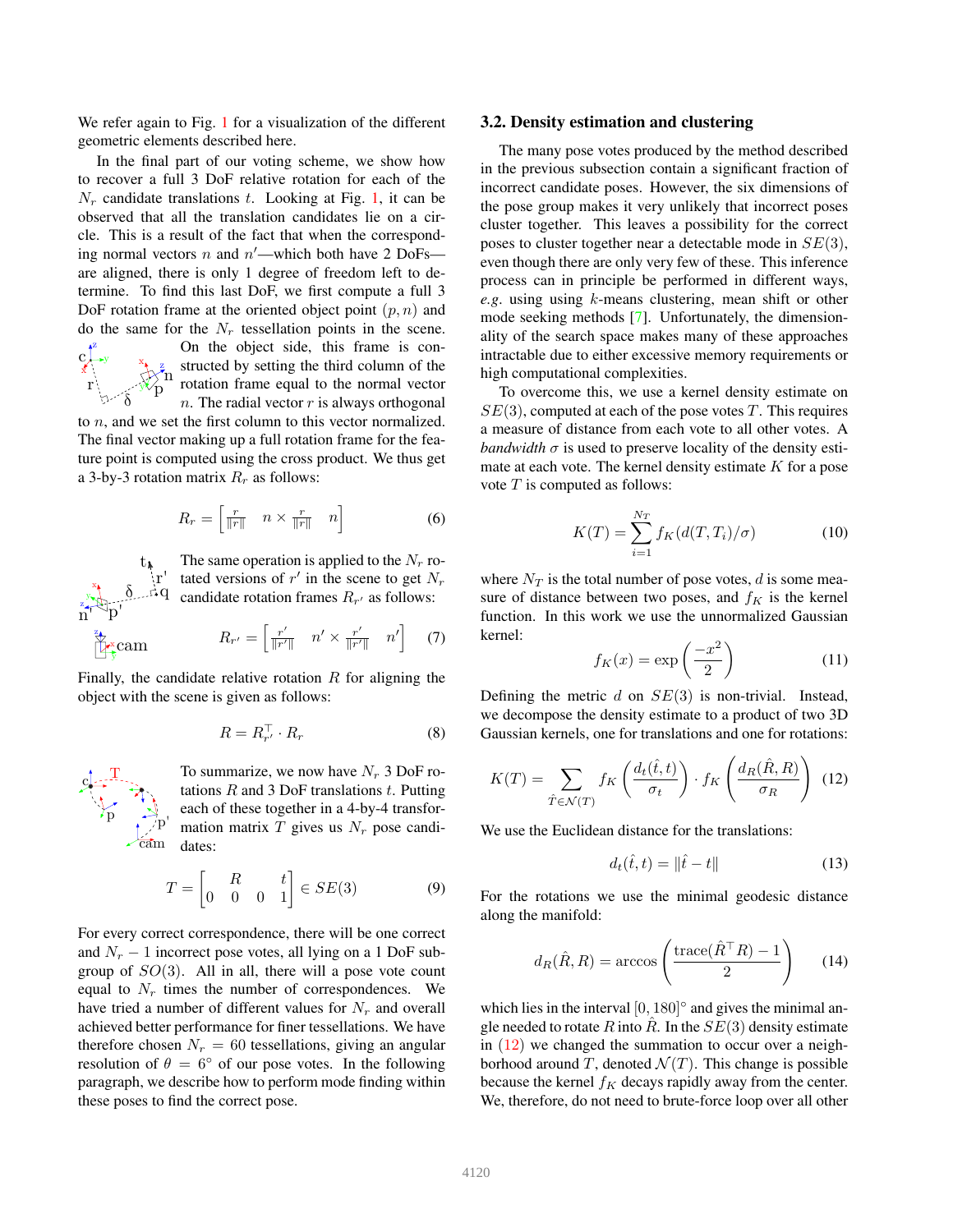<span id="page-4-2"></span>votes to compute a reliable density estimate for T. Instead, we can perform a branch and bound radius search around T, with the influence radius set equal to the bandwidth, and find all pose votes within a neighborhood.

To find the neighbor poses  $\mathcal{N}(T)$ , we first perform a radius search in  $\mathbb{R}^3$  using a k-d tree to find an initial set of pose neighbors within the translation bandwidth:

$$
\mathcal{N}(t) = \{\hat{t} \,:\, d_t(\hat{t}, t) \le \sigma_t\} \tag{15}
$$

The full pose neighbors  $\mathcal{N}(T)$  are now bounded significantly, since none of these can be outside the set  $\mathcal{N}(t)$ . We can, therefore, do a linear search *within*  $\mathcal{N}(t)$  to find the subset of neighbors within the rotation bandwidth:

$$
\mathcal{N}(T) = \{ \hat{R} \in \mathcal{N}(\hat{t}) \; : \; d_R(\hat{R}, R) \le \sigma_R \} \qquad (16)
$$

To summarize, during inference we visit every pose vote, make a search query to find the neighbors, and then visit every neighbor pose and accumulate the density estimate using  $(12)$ . The poses with high densities represent local modes in  $SE(3)$  and provide the output pose estimates T for aligning the object model with one or more instances present in the scene data:

$$
T = \underset{\hat{T}}{\arg \max} K(\hat{T}) \tag{17}
$$

An alignment using the modal pose is shown in the right part of Fig. [1.](#page-2-0)

## 3.3. Computational complexity

Like many other competing methods, our algorithm is based on correspondences from local shape features. The computation of features is an  $O(N \log N)$  operation in the number of feature points  $N$  [\[21\]](#page-8-27). The PPF method does not require expensive feature computation, but instead it requires a sampling stage with a complexity of  $O(N^2)$ . RANSAC does rely on feature correspondences but needs samples with a cardinality of at least three for computing a candidate pose, in which case the complexity rises to  $O(N^3)$ . The most computationally expensive part of our method is the density estimation stage, where we perform a radius search among all the  $SE(3)$  votes. This is an  $O(N_rN \log(N_rN))$  operation, where  $N_r$  is the number of rotational tessellations. As mentioned in the previous section, we use a fixed value of  $N_r = 60$ . We thus have a complexity of  $O(N \log N)$  with a considerable factor.

# <span id="page-4-0"></span>4. Object recognition and pose estimation pipeline

The contributed method detailed in the previous section takes part of a feature-based 3D object recognition pipeline. The input to our pose clustering method is a set of correspondences, which are obtained by matching local features, which again require a good estimate of the local surface normals. When dealing with multiple objects, we process the models sequentially and invoke the pose clustering once for each object. We explain in this section the overall approach taken in our recognition system and end by detailing how we can also use our method for multi-instance recognition of the same object. The source code for our method is pub-licly available in the CoViS C++ library<sup>[1](#page-4-1)</sup>.

Preprocessing Our algorithm can use both triangular meshes or raw point clouds as input models; both types of input data are treated similarly, with the one difference being that for a mesh model we use the faces to ensure globally consistent (i.e. outward-pointing) normals for the object models. For point clouds, we compute surface normals using PCL  $[24]$  and use a breadth-first search to traverse the object surface and orient the normals consistently. We then downsample both models to a constant resolution using a voxel grid to limit the amount of data for processing. To further reduce the processing time, we avoid computing local features at all surface points but use only a uniform subset of around 10000 feature points per object model.

Feature computation and matching To boost the performance of our recognition system, we use our own library for computing discriminative local features. We use randomized k-d trees for fast approximate neighbor searches [\[21\]](#page-8-27) and we always perform search queries with the scene features into an offline generated randomized k-d tree index of all the object features.

Multi-object and multi-instance recognition The feature matching stage produces a set of correspondences relating the feature points in the scene to points on the objects. In case of multiple objects, we order the objects according to how many correspondences were found for them, starting with the object with most correspondences in the scene. We then run our pose clustering to get the modal pose and use ICP [\[3\]](#page-8-29) to refine the estimate. We then adopt a fast, greedy approach, where we segment out the scene data containing the object instance, before proceeding to the next object.

Our pose clustering method also allows for multiinstance recognition, which is tested in the last part of the next section. We first let our pose clustering method return the highest-density pose of each correspondence and then perform non-maximum suppression on this subset of poses using a Euclidean threshold on the translation components equal to 20 % of the object model bounding box diagonal.

The next section presents test results for our recognition system in a range of recognition applications.

<span id="page-4-1"></span><sup>1</sup><https://gitlab.com/caro-sdu/covis>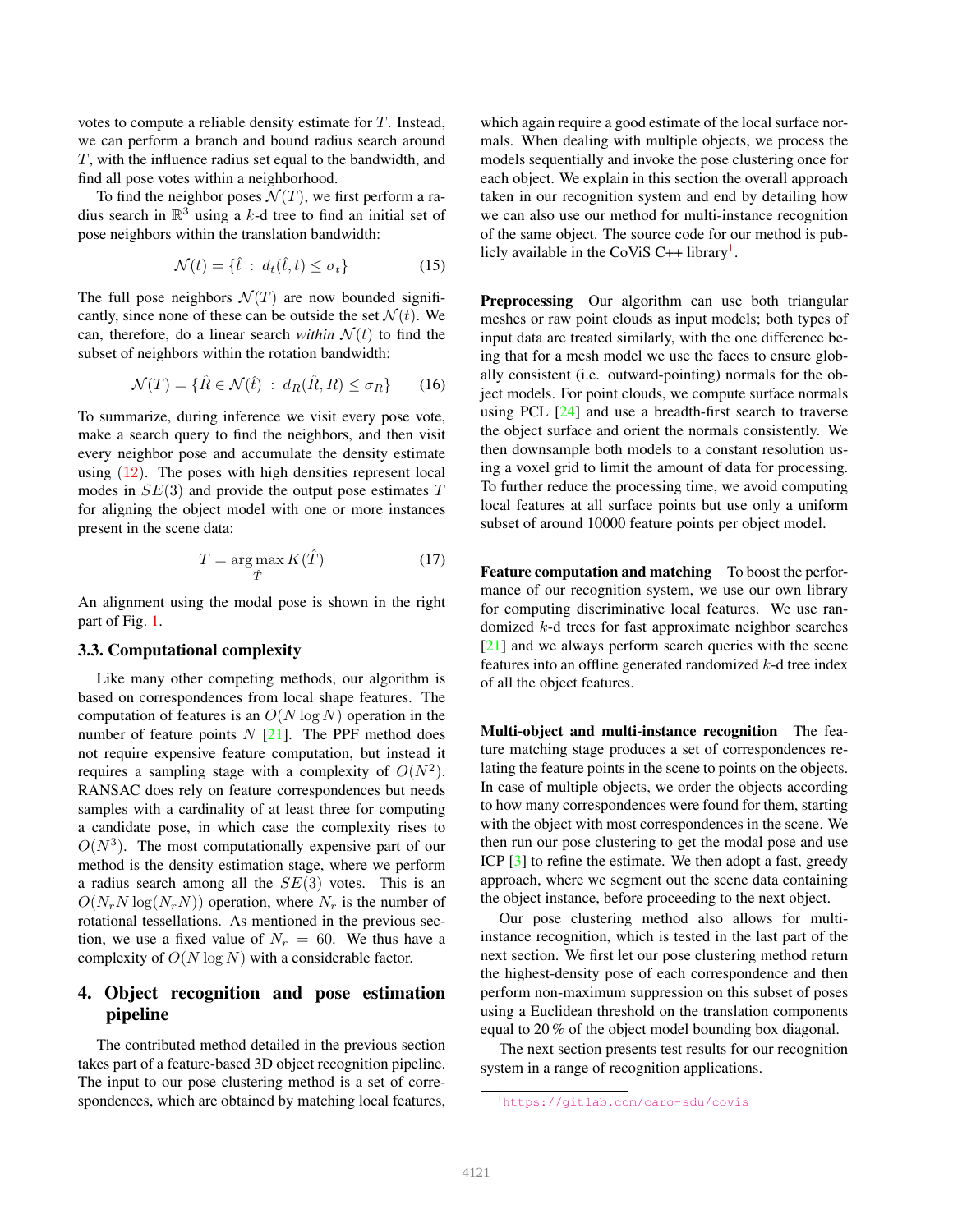<span id="page-5-4"></span><span id="page-5-3"></span>

Figure 2: Sensitivity analysis results obtained by matching the Stanford Bunny to its increasingly noisy counterparts using RANSAC and our method. Left: translation errors for increasing noise levels. Middle: the corresponding rotation errors. Right: ground truth inlier rates for the correspondence sets (black) and average normal angle deviations (gray).

# <span id="page-5-0"></span>5. Results

This section presents five experiments on 3D object recognition and 6 DoF pose estimation. We first present a sensitivity analysis to motivate the use of our method for robust pose estimation under challenging conditions. Then we show results for two well-known data sets, where the objective is to perform recognition and pose estimation for several objects in highly occluded and cluttered real scenes captured by a LIDAR sensor. Finally, we show results for two newer RGB-D data sets, one made for multi-instance detections and one made for detection of domestic objects.

#### 5.1. Pose clustering as a robust pose estimator

We first show a sensitivity analysis of our method. For comparison, we included RANSAC [\[12\]](#page-8-9), which is likely the most robust pose estimator available, cf. its widespread use in 3D recognition, *e.g*. [\[1,](#page-8-2) [22,](#page-8-25) [26\]](#page-8-8). The task is to align a 3D model to itself under varying noise levels while monitoring the pose errors. We took the classical Stanford Bunny<sup>[2](#page-5-1)</sup>, consisting of 35947 points and 69451 triangles, and applied increasing random uniform displacements to the points using MeshLab<sup>[3](#page-5-2)</sup>, with the displacement norm bounded to a specified percentage of the diagonal. For the Bunny, the diagonal is 0.25 m, and we used noise levels from 0.1 % to 3.0 % with increments of 0.1 %. We computed local features with a spacing of 0.005 m—giving approximately 3000 feature descriptors—on the original model and each noisy version. We matched the original model to each corrupted model and monitored the ground truth inlier rate by checking how many features on the clean model matched to the same point on the corrupted model with a tolerance of 0.005 m.

The relative pose to be found here is simply the identity transformation, which allows us to easily measure pose errors. For positions, the error is given by the norm of the estimated translation, and for rotations, we can compute the error as the geodesic distance between the rotation estimate

and the identity rotation by  $(14)$ . Contrary to all subsequent experiments, no refinement was used, since the purpose was to investigate the robustness of the two estimators.

The results are shown in Fig. [2.](#page-5-3) For RANSAC, we tuned the number of iterations to 10000 to allow the algorithm to spend approximately the same runtime as ours. For our method, we used a translation bandwidth of 0.01 m and a rotation bandwidth of 22.5°, which are exactly the same parameters that we used in all other experiments. One difference, however, is that since RANSAC is non-deterministic by design, we repeated the the estimation 20 times and took the mean over the 20 runs at each noise level. As shown, our method remains considerably more robust towards noise. We believe the explanation is that our method is better at handling many outliers (wrong correspondences) occurring at high noise levels by virtue of a more discriminating score function. Indeed, our method produces a score proportional to the frequency that a pose occurs in a certain 6 DoF neighborhood of  $SE(3)$ , which makes spurious local maxima highly accidental. Conversely, RANSAC samples a cubic number of poses and uses a geometric consistency scoring criterion. When the noise increases, there is a much higher risk that many correspondences will support a wrong pose.

The inlier rate, shown rightmost in Fig. [2,](#page-5-3) drops from 86 % at the lowest noise level to 0.2 % at the highest noise level. Even under such extreme conditions, our method produces the correct pose, whereas RANSAC fails to estimate the relative pose with a translation error of 0.048 m and a rotation error of 43◦ . Finally, we include a plot of the noise in the surface normals, since our method crucially relies on these for the voting process. We computed the average angular deviation between the normals on each of the corrupted models and those on the original model. As can be seen rightmost in Fig. [2,](#page-5-3) there is a strong linear dependency of these normal deviations on the artificial point noise, leading to the conclusion that our pose estimates are equivalently robust towards noise in the normals. The normals achieve average displacements of almost 25°, while our method still produces correct results.

<span id="page-5-1"></span><sup>2</sup><http://graphics.stanford.edu/data/3Dscanrep>

<span id="page-5-2"></span><sup>3</sup><http://meshlab.sourceforge.net>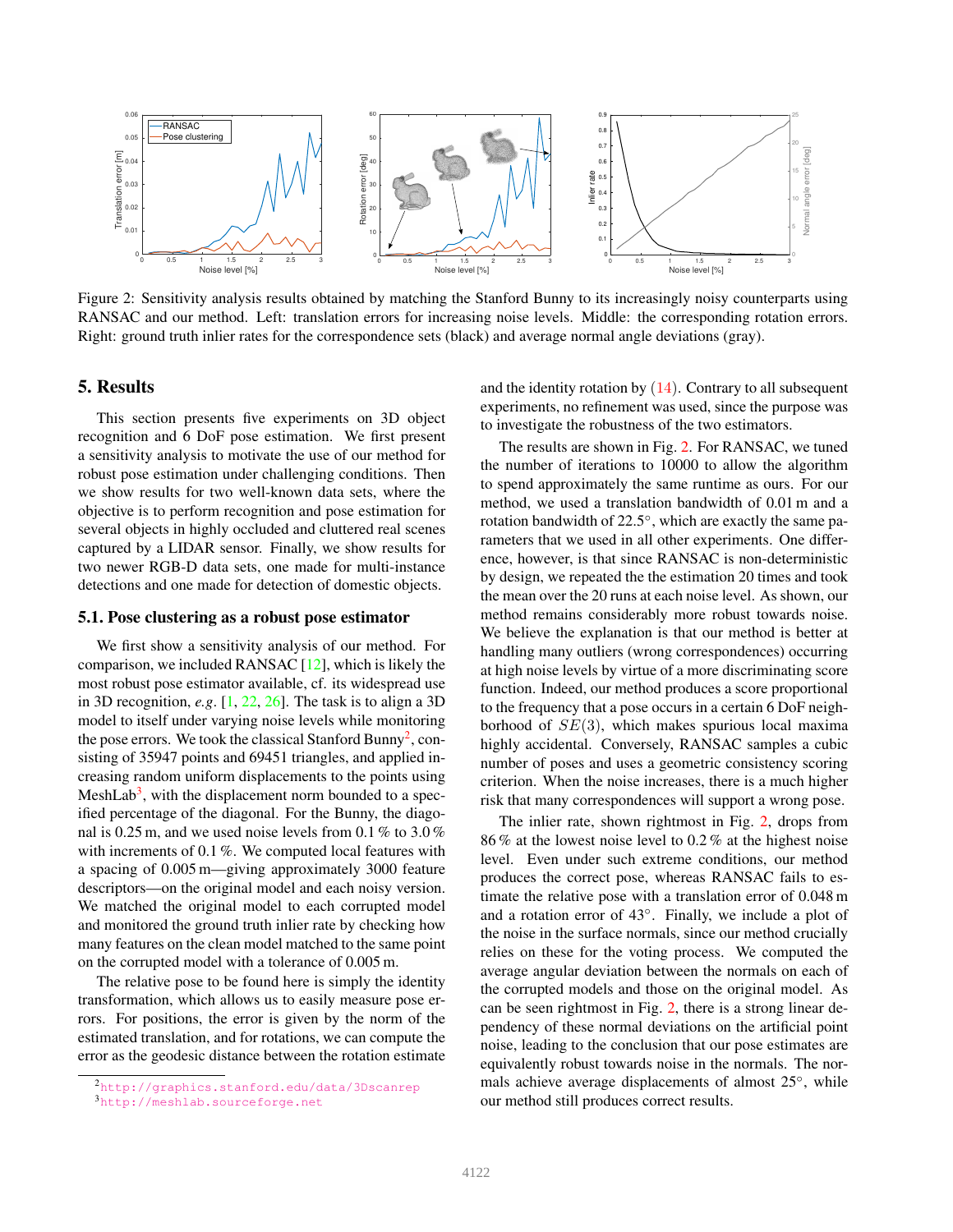<span id="page-6-3"></span><span id="page-6-1"></span>

| Method               | UWA   | Queen's |
|----------------------|-------|---------|
| Spin Images $[18]$   | 0.878 |         |
| Tensor matching [20] | 0.966 |         |
| PPF*                 | 0.936 | 0.992   |
| EM <sub>[2]</sub>    | 0.975 | 0.824   |
| RoPS [15]            | 0.989 | 0.954   |
| $VD$ -LSD $[26]$     |       | 0.838   |
| Pose clustering      | 1.00  | 1.00    |

Table 1: Recall rates for the UWA [\[20\]](#page-8-7) and Queen's [\[26\]](#page-8-8) data sets. All results except the ones for PPF\* and Pose clustering are taken from the literature.

#### 5.2. Recognition results on the UWA data set

We first tested our method on the UWA data set [\[20\]](#page-8-7), which is the most well-known and established data set in the literature and has been the subject of several evaluations. The data set contains four complete object models and 50 scenes, all captured with a laser scanner and given as highresolution triangular meshes. Almost all scenes contain all objects, giving 188 instances to recognize in total. The objects are highly occluded, with a less than 25 % average visibility in each scene. We ran the multi-object pipeline outlined in Sect. [4](#page-4-0) to search for the objects in each scene. We compared against a select number of classical and recent, best-performing methods. For the PPF method, originally proposed in [\[11\]](#page-8-1), we used the latest and optimized implementation of the PPF method, which is now part of the commercial machine vision software Halcon  $13.0.0.2<sup>4</sup>$  $13.0.0.2<sup>4</sup>$  $13.0.0.2<sup>4</sup>$ . We will denote this method PPF<sup>\*</sup> in the folllowing.

Results for the UWA data set are given in the middle column of Tab. [1.](#page-6-1) For all methods, we give recall rates between 0 and 1, where 1 means 100 % recognition rate. Concerning precision, we used a lower threshold on the modal pose density [\(12\)](#page-3-0) to reject false positives and increase precision.

To our knowledge, we are the first to achieve a 100 % recognition rate on this data set without the use of joint optimization, as in *e.g*. [\[1,](#page-8-2) [22\]](#page-8-25). Additionally, our method produced few false positives, resulting in a precision of 96.9 % and a maximum  $F_1$  score of 0.995.

#### 5.3. Recognition results on Queen's data set

The next tested data set was the Queen's data set [\[26\]](#page-8-8), created in a similar manner to the UWA data set. This data set has five objects, 80 scenes and 240 instances. Compared to UWA, it contains a higher variation in the number of objects present in each scene. Each scene also contains spurious data from the ground plane and in general all models are of lower quality and have non-uniform resolution.

We report comparative results for the Queen's data set in the right column of Tab. [1,](#page-6-1) which reveals reduced recog-

<span id="page-6-2"></span>

| Method                 | Object     | Recall |
|------------------------|------------|--------|
|                        | Coffee cup | 0.314  |
| Tejani et al. [27]     | Juice      | 0.248  |
| Doumanoglou et al. [9] | Coffee cup | 0.335  |
|                        | Juice      | 0.251  |
| $PPF*$                 | Coffee cup | 0.474  |
|                        | Juice      | 0.279  |
| Pose clustering        | Coffee cup | 0.638  |
|                        | Juice      | 0.449  |

Table 2: Recall rates for the bin picking data set [\[9\]](#page-8-21).

nition rates for many of the competing methods relative to UWA. Remarkably, both our method and PPF\* perform better than UWA on this data set. PPF\* achieves a recall of 99.2 % and the same precision. On this data set, our method achieves 100 % recall at a precision of 100 %.

#### 5.4. Recognition results on the bin picking data set

Another experiment was done on a very recent data set [\[9\]](#page-8-21), where the authors introduced a bin picking data set consisting of 183 RGB-D images showing multiple instances of two test objects in a small bin. The scenes are split up in three sequences: one where the bin contains 15 instances of the Coffee cup object, one where the bin contains five instances of the Juice box object and finally a mixed sequence where each image shows the bin containing nine and four instances of the Coffee cup and the Juice box, respectively. The protocol for this data set is to match the two objects to their dedicated sequences and to the mixed sequence. Although this data set is primarily targeted at another class of detection methods—namely RGB-D based systems that use both color and depth information—we wanted to test the performance of our method, even though our method relies purely on geometric cues. On the other hand, the PPF\* method and ours do not require expensive training but derive the features for matching directly from the oriented surfaces. Contrary to the two previous experiments, the objective is now multi-instance detection, so we extracted the ten top ranked modes after non-maximum suppression using our method. The same applies to the PPF\* method where we set it to return the ten top scoring poses. Other than that, all experimental parameters for both methods were the same as previously. The results, including the baseline results from  $[9, 27]$  $[9, 27]$  $[9, 27]$ , are given in Tab. [2](#page-6-2) and a multi-instance recognition example is shown in Fig. [3.](#page-7-1)

The results show that the 3D methods (PPF\* and ours) compete well with RGB-D based methods. This is achieved in approximately the same runtime for all methods, which is in the order of seconds per recognized instance. These results support the use of our method for multi-instance recognition problems. We believe the main reason why our method is able to outperform PPF\* is that we use smooth

<span id="page-6-0"></span><sup>4</sup><http://www.mvtec.com/products/halcon>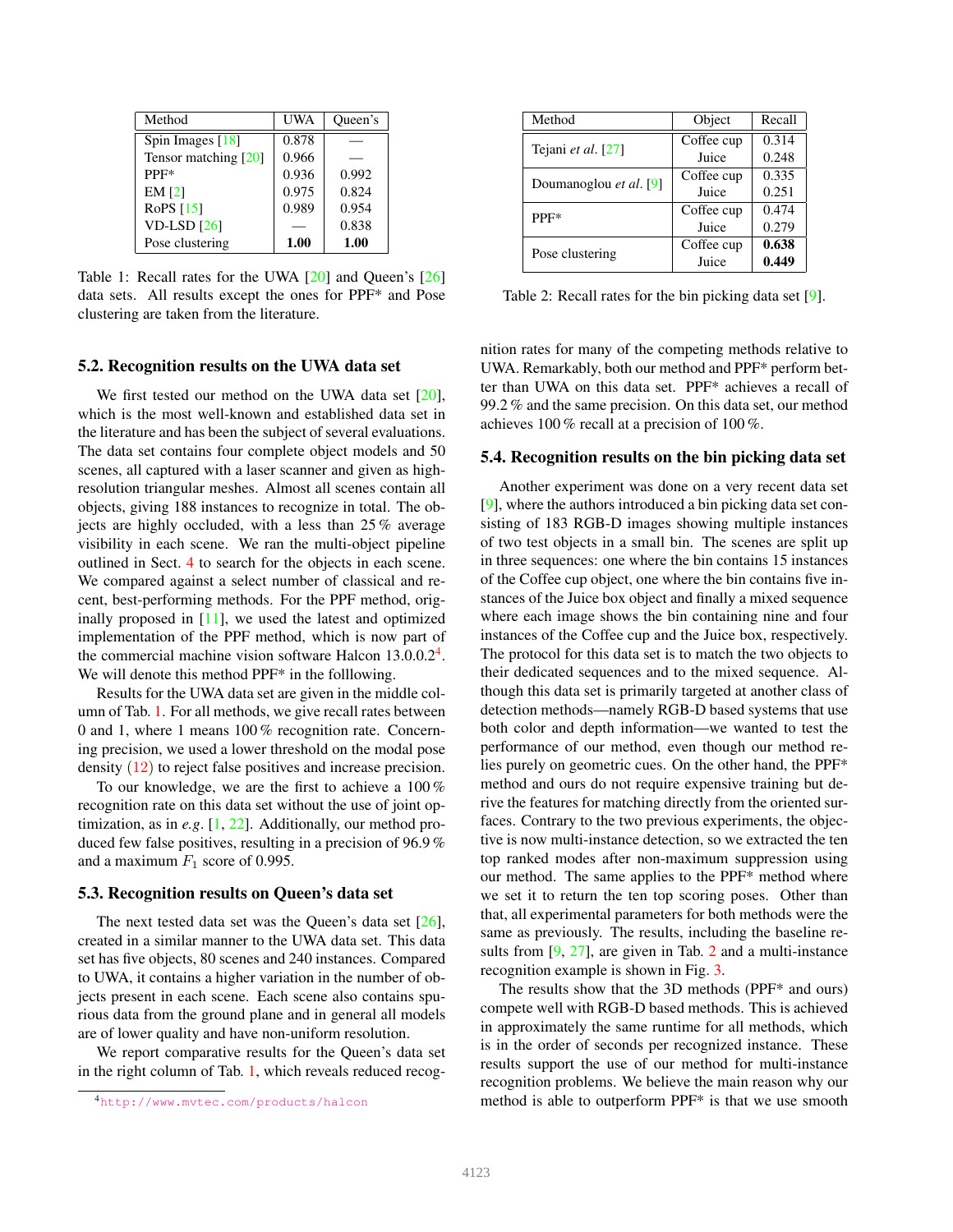<span id="page-7-3"></span><span id="page-7-1"></span>

Figure 3: Multi-instance recognition output (the top ten detections) for the first bin picking scene with nine true positives (green) and one false positive in the back (red).

density estimates on  $SE(3)$ , whereas PPF\* uses approximate clustering. Our method achieves a substantial improvement over other methods, in particular the two RGB-D based methods, which were designed for this kind of data.

#### 5.5. Recognition results on domestic data set

The final experiment was performed on the data set of [\[27\]](#page-8-20), which is a challenging RGB-D based recognition data set for domestic environments, containing thousands of test scenes. Results have been reported for LINEMOD [\[16\]](#page-8-17), PPF [\[11\]](#page-8-1) and two new RGB-D based methods [\[9,](#page-8-21) [27\]](#page-8-20). As recommended in [\[27\]](#page-8-20), we extract the top five modes in each scene to build the precision-recall curves. For all objects except the Shampoo, our method produces a higher  $F_1$  score than the other 3D method, PPF. For the Camera object, the most recent RGB-D method [\[9\]](#page-8-21) outperforms ours. On average, our method outperforms existing methods, producing the highest average  $F_1$  score. The results are listed in Tab. [3.](#page-7-2)

We stress that the methods  $[9, 16, 27]$  $[9, 16, 27]$  $[9, 16, 27]$  $[9, 16, 27]$  use both geometric and appearance cues from RGB-D templates, whereas PPF and our method use only the geometry to match a full 3D model to a scene view. We would like to try using colorbased local 3D features with our approach, as this should allow for further improvements for RGB-D data sets.

#### 5.6. Runtimes

In practice, our system has a per-object runtime including preprocessing, feature computation and matching, which are all amortized over all objects—of 2–4 s (3.5 s for UWA, 4 s for Queen's, 2 s for the bin picking data set and 3 s for the domestic data set). These numbers are obtained by execution on a consumer laptop with a 2.60 GHz Intel i7- 5600U CPU with four cores, leaving a potential for speedup on other architectures and with further optimizations. More than 90 % of this time is spent on 3D features and matching

<span id="page-7-2"></span>

| Object     | [16]  | [11]  | [27]  | $\lceil 9 \rceil$ | Ours  |
|------------|-------|-------|-------|-------------------|-------|
| Coffee cup | 0.819 | 0.867 | 0.877 | 0.932             | 0.993 |
| Shampoo    | 0.625 | 0.651 | 0.759 | 0.735             | 0.709 |
| Joystick   | 0.454 | 0.277 | 0.534 | 0.924             | 0.973 |
| Camera     | 0.422 | 0.407 | 0.372 | 0.903             | 0.711 |
| Juice      | 0.494 | 0.604 | 0.870 | 0.819             | 0.975 |
| Milk       | 0.176 | 0.259 | 0.385 | 0.510             | 0.776 |
| Average    | 0.498 | 0.511 | 0.633 | 0.803             | 0.856 |

Table 3:  $F_1$  scores for the data set  $[27]$  and the following methods: LINEMOD [\[16\]](#page-8-17), PPF [\[11\]](#page-8-1), Tejani *et al*. [\[27\]](#page-8-20), Doumanoglou *et al*. [\[9\]](#page-8-21) and our pose clustering method.

to obtain correspondences. Thus, the clustering and mode finding is not the bottleneck in our system.

For PPF\* we used a regularly updated implementation from the Halcon software (we used v. 13.0.0.2), which also runs in a few seconds per instance. In [\[9\]](#page-8-21), the total processing time is unspecified, although it is stated that the main bottleneck of the system takes  $4-7$  s. In [\[27\]](#page-8-20) the runtime is unspecified. Other systems relying on local features report runtimes such as a few seconds  $[1]$  and minutes  $[15, 20]$  $[15, 20]$ .

# <span id="page-7-0"></span>6. Conclusions and future work

This work contributed a method for 3D object recognition using a new pose voting and clustering method for obtaining robust pose estimates in cluttered scenes. The pose voting exploited the fact that corresponding oriented points between two models can be used to cast a constrained number of votes for the correct pose aligning the two models. For the final inference step, a branch and bound search was performed to compute density estimates for each pose. An initial sensitivity analysis showed increased robustness to outlier correspondences compared to RANSAC. When integrated into a local feature-based recognition pipeline, our method achieved perfect recall for two well-known recognition data sets and it has outperformed recent methods on two RGB-D recognition data sets.

Our method is slightly sensitive towards planar or repetitive structures, since the local feature correspondences scatter randomly in their presence. We are currently investigating whether other local features, *e.g*. edge based, can be used to obtain better correspondences under such conditions. We are also working on incorporating appearance information into our method using color-based local features, which should allow for increased accuracy on RGB-D data.

#### Acknowledgements

The research leading to these results has been funded in part by Innovation Fund Denmark as a part of the project "MADE — Platform for Future Production" and by the EU FoF Project ReconCell (project number 680431).